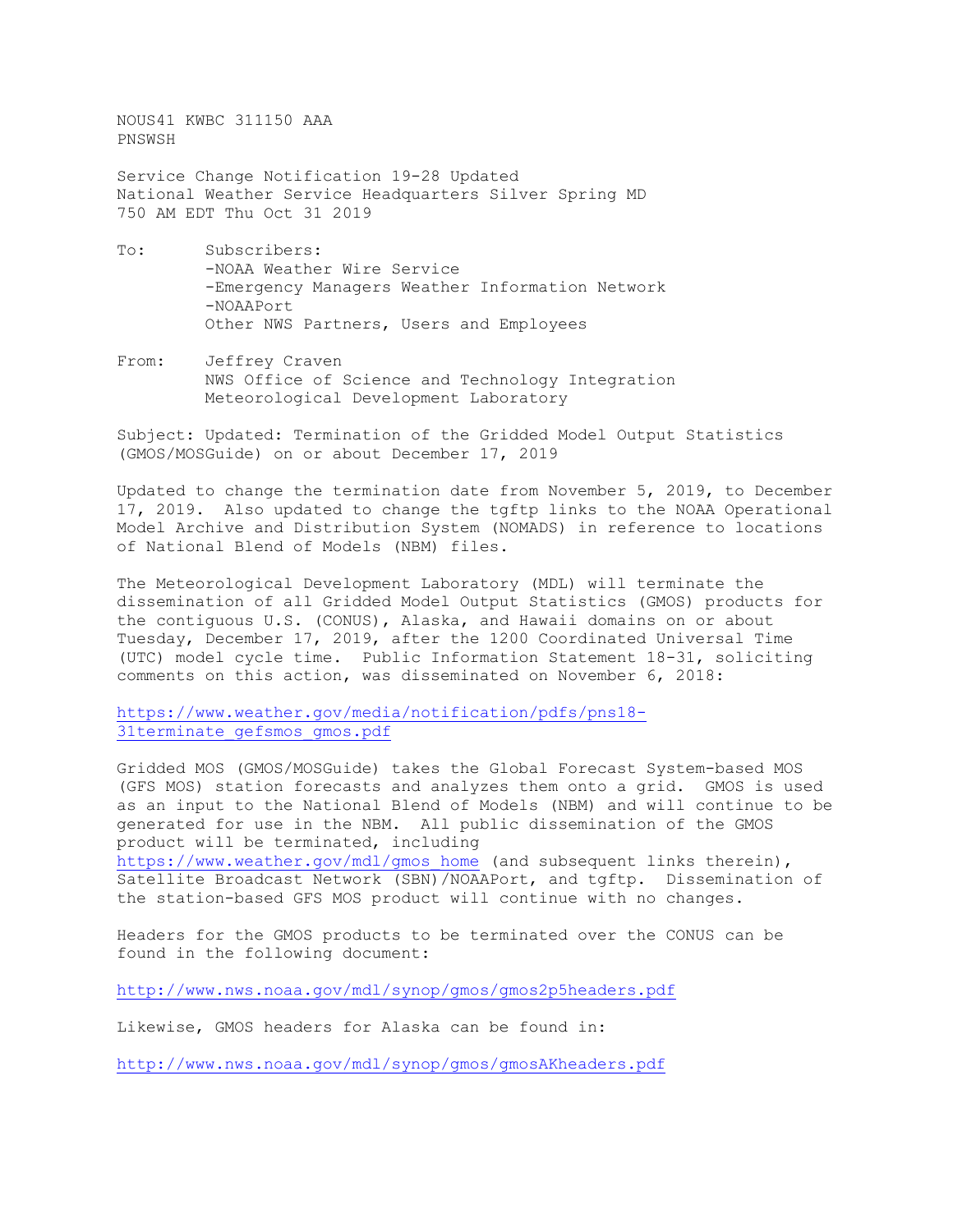For Hawaii, the GMOS headers are:

| WMO HEADING: | ELEMENT:                             |
|--------------|--------------------------------------|
|              |                                      |
| LBSXXX KWBO  | Wind Direction                       |
| LCSXXX KWBO  | Wind Speed                           |
| LDSXXX KWBO  | 12-Hour Probability of Precipitation |
| LESXXX KWBQ  | 2-Meter Temperature                  |
| LFSXXX KWBO  | 2-Meter Dew Point Temperature        |
| LGSXXX KWBO  | Daytime Maximum Temperature          |
| LHSXXX KWBO  | Nighttime Minimum Temperature        |
| LRSXXX KWBO  | Relative Humidity                    |
| LUSXXX KWBO  | 6-Hour Probability of Precipitation  |
| LWSXXX KWBO  | Wind Gusts                           |
|              |                                      |

Please see the Technical Implementation Notice (TIN) for Hawaii GMOS from October 4, 2010:

[http://www.nws.noaa.gov/mdl/synop/tin/txt/tin10-27gmos\\_aab.txt](http://www.nws.noaa.gov/mdl/synop/tin/txt/tin10-27gmos_aab.txt)

All GMOS headers will be terminated. Therefore, data will stop populating on NWS Web Services in the following directories:

<https://tgftp.nws.noaa.gov/SL.us008001/ST.expr/DF.gr2/DC.ndgd/GT.mosgfs/> <ftp://tgftp.nws.noaa.gov/SL.us008001/ST.expr/DF.gr2/DC.ndgd/GT.mosgfs/> <https://tgftp.nws.noaa.gov/SL.us008001/ST.opnl/DF.gr2/DC.ndgd/GT.mosgfs/> <ftp://tgftp.nws.noaa.gov/SL.us008001/ST.opnl/DF.gr2/DC.ndgd/GT.mosgfs/>

GMOS users are encouraged to use the NBM products:

[https://www.weather.gov/mdl/nbm\\_home](https://www.weather.gov/mdl/nbm_home)

NBM grid files are available from the following locations:

<https://nomads.ncep.noaa.gov/pub/data/nccf/com/blend/prod/> <https://nomads.ncep.noaa.gov:9090/dods/blend>

The Service Change Notice (SCN) for the currently-operational NBM version 3.1 provides more information:

<https://www.weather.gov/media/notification/pdfs/scn18-78nbmaac.pdf>

For questions concerning these changes to the GMOS guidance, please contact:

 Jeffrey Craven MDL/Silver Spring, MD 301-427-9475 [jeffrey.craven@noaa.gov](mailto:jeffrey.craven@noaa.gov)